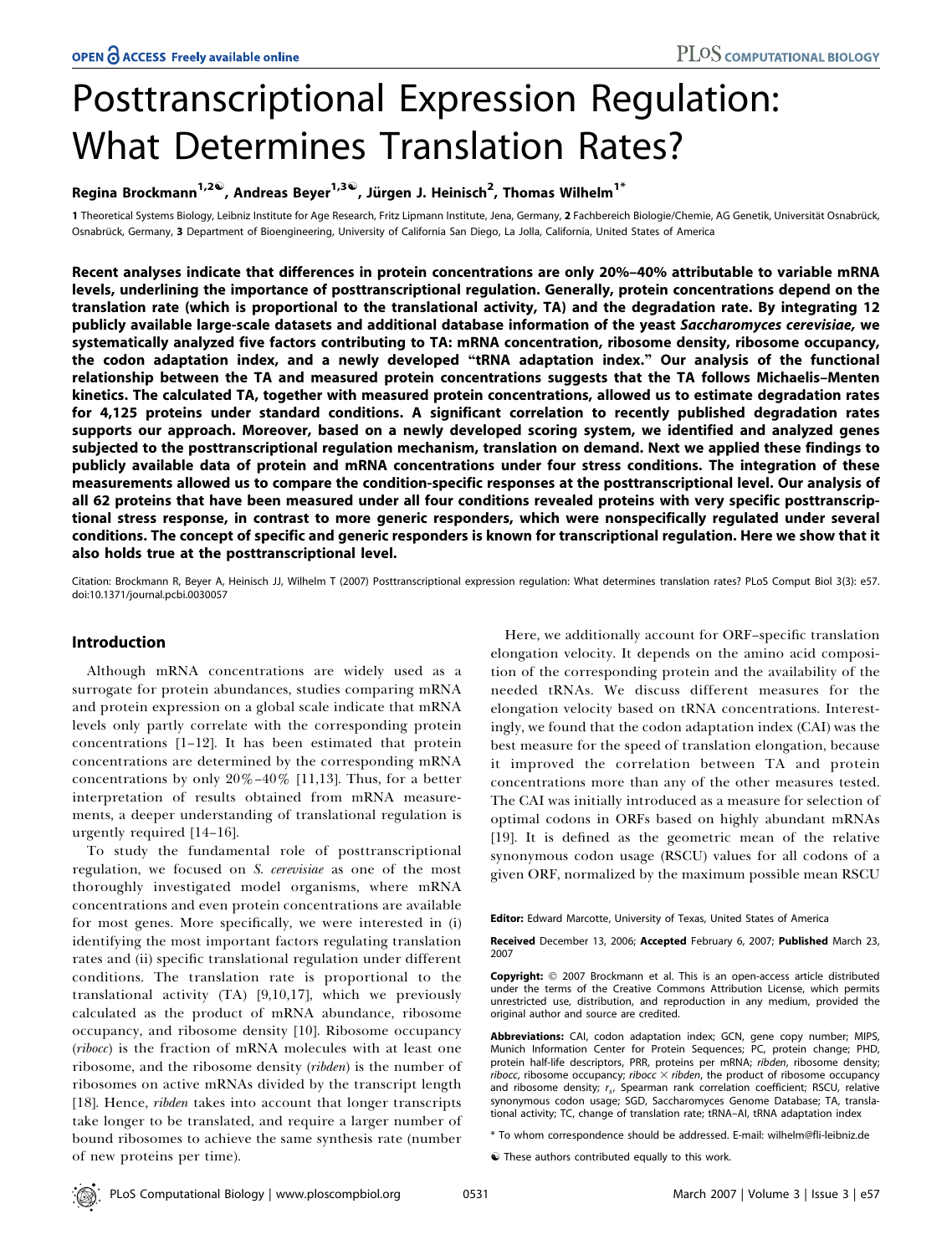#### Author Summary

Large-scale mRNA concentration measurements are a hallmark of our post-genomic era. Usually they are taken as a surrogate for the corresponding protein concentrations. For most genes, proteins are the actual cellular players, but up to now it has been much more difficult to measure protein concentrations than mRNA concentrations. However, due to numerous posttranscriptional regulation mechanisms, mRNA levels only partly correlate with protein concentrations. Based on thoroughly composed reference datasets for protein and mRNA concentrations in yeast under standard growth conditions, we report the best corresponding correlation so far. We took into account additional factors, beyond mRNA concentrations, that influence protein levels in order to improve protein level predictions. Extending our previous approach, where ribosome occupancy and ribosome density were considered, we now also consider ORF-specific translation elongation rates. Different measures for elongation velocity were examined, and the codon adaptation index was found to be most appropriate. Moreover, saturation kinetics were introduced to better describe the translation process. The general findings were also applied to four stress conditions. Three new concepts, translation on demand, just-in-time translation, and general and specific posttranscriptional stress responders, are discussed.

value (the RCSU value for a codon is the observed codon frequency divided by the expected frequency for equal codon usage). The CAI has also been used to predict protein concentrations [1,2].

Whereas up to now linear kinetics have been assumed for the TA [8,10,20], here we demonstrate that accounting for nonlinear saturation improves the protein concentration prediction: the TA–protein correlation is improved assuming Michaelis–Menten kinetics for the three factors influencing the translation initiation. Using our newly calculated TAs and our newly composed reference dataset for protein concentrations, we were able to deduce degradation rates for 4,125 proteins. Comparison of our predicted values with measured protein half-lives [21] shows that including the CAI and accounting for saturation significantly improved our predictions.

Previous studies on posttranscriptional regulation that included protein concentration measurements in yeast focused either on standard conditions [1,5,8,10] or dealt with just one stress condition [3,4,6,9]. Other studies only measured ribden changes without considering the respective protein concentration changes [22]. Here, we present the first comprehensive analysis of different stress conditions by combining existing experimental data. For this purpose we used all four published large-scale datasets that tested the relative change of both mRNA and protein abundances upon exposure to different stress conditions [3,4,6,9]; two other studies were published after completion of this work and could therefore not be analyzed in detail here [15,16].

Our analyses of the stress data support the finding that considering saturation kinetics improves the quantification of posttranscriptional regulation. We also confirmed the previously introduced concept of translation on demand, concerning proteins that are quickly needed in response to a (stress) stimulus [10]. In such situations the usual order of events, with transcription and subsequent translation, may be too slow for an appropriate physiological reaction. Instead, the cell might keep a constant level of reservoir mRNA, which

is blocked for translation. Processing bodies (P-bodies) may play a role in mRNA storage. It has been shown that processing bodies accumulate mRNAs for subsequent degradation [23], but they may also store mRNA for later translation [24]. Translation initiation might also be blocked by 5' binding proteins or alternative 5' leaders [25]. If the corresponding protein is rapidly needed (for instance, after cell exposure to perilous conditions), the cell can then immediately start with translation. The detailed analysis of 62 proteins that were measured under all four conditions confirmed the existence of translation on demand and identified additional candidates. Another means for fast stress response is the continuous synthesis and destruction of proteins under normal conditions. Upon stress the protein turnover can be stopped to quickly elevate protein concentration [26]. Since this mechanism does not change the translation rate, it is not considered to be translation on demand.

Based on the available experimental data, it is possible to separate proteins with distinct posttranscriptional regulation under one specific condition from others that are regulated in a more generic way. This extends the previous notion of generic and specific stress response from the level of transcriptional to posttranscriptional expression regulation [27].

### Results

Our first goal was to establish a reliable set of experimental data to investigate the correlation between mRNA abundance and observed protein concentrations. We integrated various published datasets for S. cerevisiae [1,2,7,28] and obtained protein and mRNA concentrations under standard conditions for 4,152 ORFs, representing the largest corresponding dataset so far. Correlations between protein concentrations and other properties were computed using the Spearman rank correlation coefficient  $r_s$ . The  $r_s$  was preferred over the Pearson correlation coefficient, because the former makes no assumptions about the underlying distributions of the variables. It has previously been shown to perform better for the analysis of this kind of data [2]. The global  $r_s$  between mRNA and protein abundance was 0.63, which is the best large-scale correlation reported for yeast so far [8,10,16]. This high correlation also underlines the quality of the integrated dataset. After completing the computational part of this study, another large-scale protein concentration dataset was published [15]. This new dataset could not be included in this study. However, we computed the correlation of our integrated dataset to those independent measurements. Our integrated protein concentrations were more strongly correlated to those measurements ( $r_s = 0.65$ ) than any of the individual input datasets alone  $(r_s$  ranging from 0.39 to 0.62). We thus conclude that our protein dataset is comparably robust and that our conclusions are unlikely to change significantly if the new data were included. However, the remaining deviations between those measurements reenforce the finding of Newmann and co-authors that biological noise in protein concentrations can be considerable [15].

#### Factors Influencing Translational Activity

We quantified the relative importance of various factors for the determination of TAs (Figure 1). Considering addi-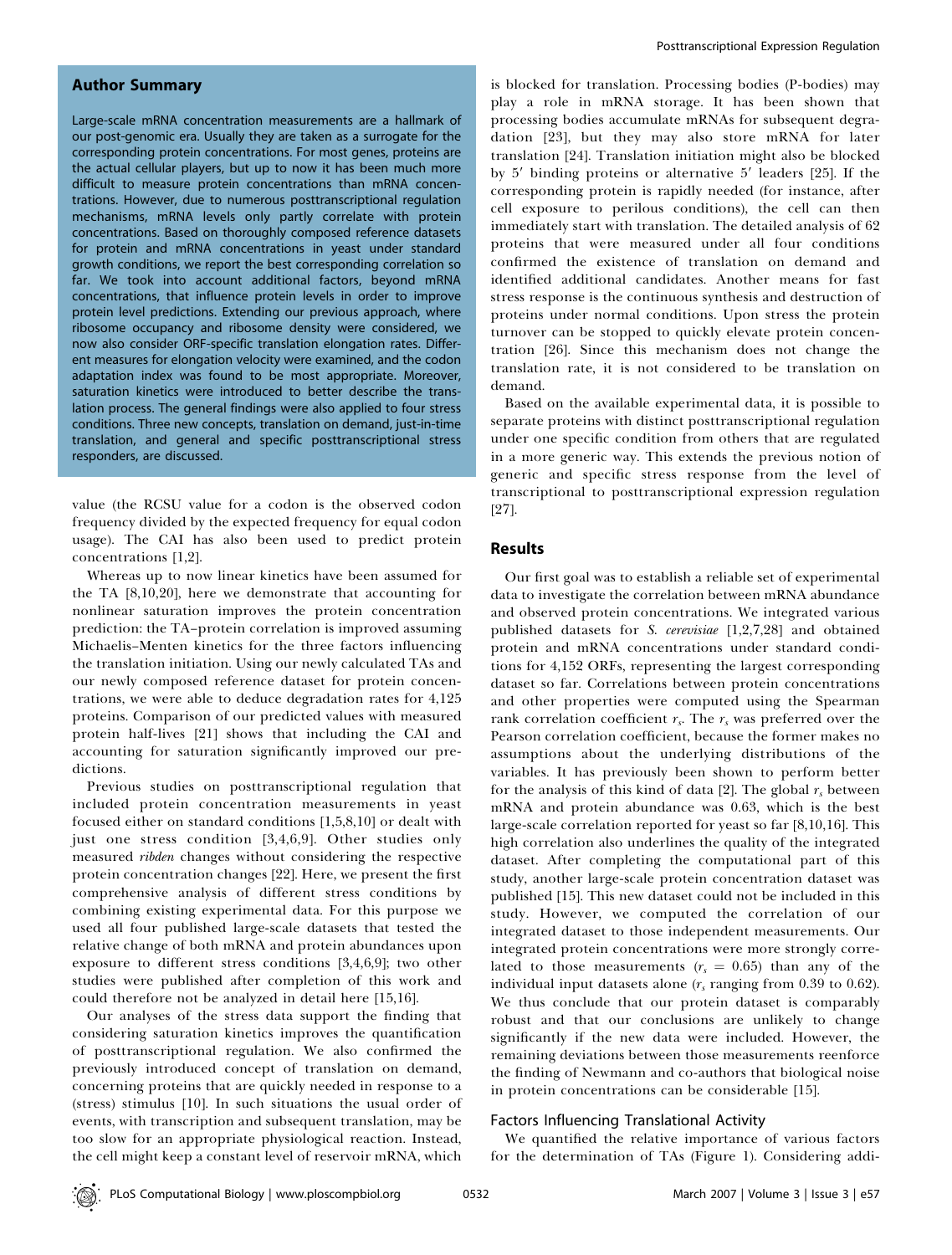

Figure 1. Correlation of Protein Abundance and Different Translation Rates

Shows Spearman rank correlation  $(r_s)$  of TA versus reference protein abundance; error bars indicate  $\pm$  one standard deviation based on random subsamples. TA1 = mRNA  $\times$  ribocc  $\times$  ribden; TA2 = TA1  $\times$  CAI; TA3 assumes Michaelis–Menten kinetics for the TA (Equation 3). The tRNA–AIs were calculated as described in Methods; tRNA-AI p indicates the codon–tRNA assignment according to [42] and tRNA–AI \_c the assignment according to Crick's wobble rules [43]. All correlations are based on 4,123 ORFs. Accounting for tRNA–AI\_p slightly improves correlations compared with TA1 alone. However, TA2 (with CAI) performs better. Overall, considering saturation, (TA3) gave the best results. doi:10.1371/journal.pcbi.0030057.g001

tional factors always improved the correlation compared with using mRNA levels alone  $(r_s$  increases from 0.63 to 0.70; Figure 1). In addition to mRNA concentration, ribocc, and ribden, we also took into account sequence-based aspects of elongation efficiency. In Escherichia coli, translation of major codons occurs 3-fold to 6-fold faster [29,30] and 10-fold more accurately [31] than translation of minor codons, which also reduces the cost of GTP-dependent proofreading [32]. We thus used the CAI as an indirect measure of elongation velocity, because it is easily accessible for all yeast ORFs. Figure 1 shows that accounting for the CAI further improved the correlation to protein concentrations ( $r_s = 0.68$ ). Most of the factors contributing to TA are correlated with each other, e.g., CAI correlates with mRNA levels. To demonstrate that each factor independently contributes to the TA, we computed partial correlation coefficients for all relevant combinations of factors (Table 1). This analysis shows that (i) every factor independently carries significant information about the translation rates and (ii) the CAI and the ribosomerelated factors (*ribocc*  $\times$  *ribden*) contributed about equally to the overall TA. Further, we determined the significance of regression improvements by randomly subsampling the datasets. Figure 1 shows the standard error of the regression coefficients obtained by randomly subsampling the datasets (two-thirds of the proteins were randomly sampled). To determine if the regression improvements were caused by only few proteins (outliers), we checked if the improvements also hold for the subsamples (see Methods). We tested 1,000 random subsamples and always observed relative improvements when considering more factors for TA prediction.

Table 1. Contribution of Each Factor to the Translational Activity

| <b>Factors<sup>a</sup></b>                 | <b>Partial Correlation</b> <sup>b</sup> | Correlation <sup>c</sup> |
|--------------------------------------------|-----------------------------------------|--------------------------|
|                                            |                                         |                          |
| CAI (mRNA)                                 | 0.42                                    | 0.62                     |
| ribocc $\times$ ribden (mRNA)              | 0.40                                    | 0.46                     |
| ribocc $\times$ ribden $\times$ CAI (mRNA) | 0.43                                    | 0.63                     |
| mRNA $\times$ ribocc $\times$ ribden (CAI) | 0.50                                    | 0.65                     |
| mRNA $\times$ CAI (ribocc $\times$ ribden) | 0.64                                    | 0.66                     |

<sup>a</sup>First parameter: independent variable; second parameter (in parenthesis): dependent variable. Spearman rank correlation versus protein concentration used throughout. <sup>b</sup>Partial correlation coefficient of first factor and protein concentration, while fixing the factor in parenthesis.

<sup>c</sup>Simple correlation coefficient of first factor and protein concentration.

doi:10.1371/journal.pcbi.0030057.t001

#### Influence of the tRNA Adaptation Index

The CAI is exclusively based on the frequency of codons in highly expressed genes. Thus, it only indirectly accounts for tRNA availability. A direct quantification of tRNA concentrations for the respective codons might give an improved descriptor for an ORF's tuning for fast elongation. To directly account for tRNA availability, we introduce the tRNA adaptation index (tRNA–AI) ([33]; for calculation, see Methods). However, problems for the calculation of tRNA– AIs are the lack of measured tRNA concentrations and the ambiguous assignment of the 42 yeast tRNAs to the 64 codons. We tested two different tRNA–AIs (see Methods). The correlations to the CAI are  $r_s = 0.91$  for tRNA–AI\_p and  $r_s =$ 0.55 for the tRNA–AI\_c. Next, we replaced the CAI in TA2 (Equation 2) by either of the tRNA–AIs to test if the tRNA– AIs are equally or more predictive than the CAI. Figure 1 shows that the strict assignment (tRNA–AI\_p) yielded a protein–TA correlation slightly better than the correlation with TA1 ( $r_s = 0.66$  versus 0.65), whereas using tRNA-AI\_c yielded no improvement compared with TA1 ( $r_s = 0.65$ ). Hence, accounting for tRNA–AI\_p improved the predicted translational activity, while tRNA–AI\_c was not predictive for TA. Thus, (i) the tRNA concentration is indeed an important factor for translation, and (ii) the speed of elongation seems to be mainly determined by the availability of tRNAs with perfectly matching anticodons. This observation was supported by the findings of Rocha [34], who showed that the perfect match model is more likely to mimic in vivo conditions than the frequency model. Yet, the protein–TA correlation based on the CAI was still better than the one based on the tRNA–AI\_p. This suggests that the CAI contains information beyond the tRNA gene copy number. For instance, the codon–anticodon interaction strength might also affect the efficiency of elongation [34,35]. Therefore, all following estimations of TA are based on CAI, and the tRNA–AIs were not used any further.

#### Saturation Effects in the Translation Rate and Calculation of Protein Half-Lives

So far we assumed a linear relationship between the TA and the factors defining it. However, because energy, as well as the numbers of tRNAs, amino acids, and ribosomes available in a cell, are limited, actual TA may saturate for high mRNA concentrations. To test this hypothesis, we computed TAs using different possible kinetic relationships,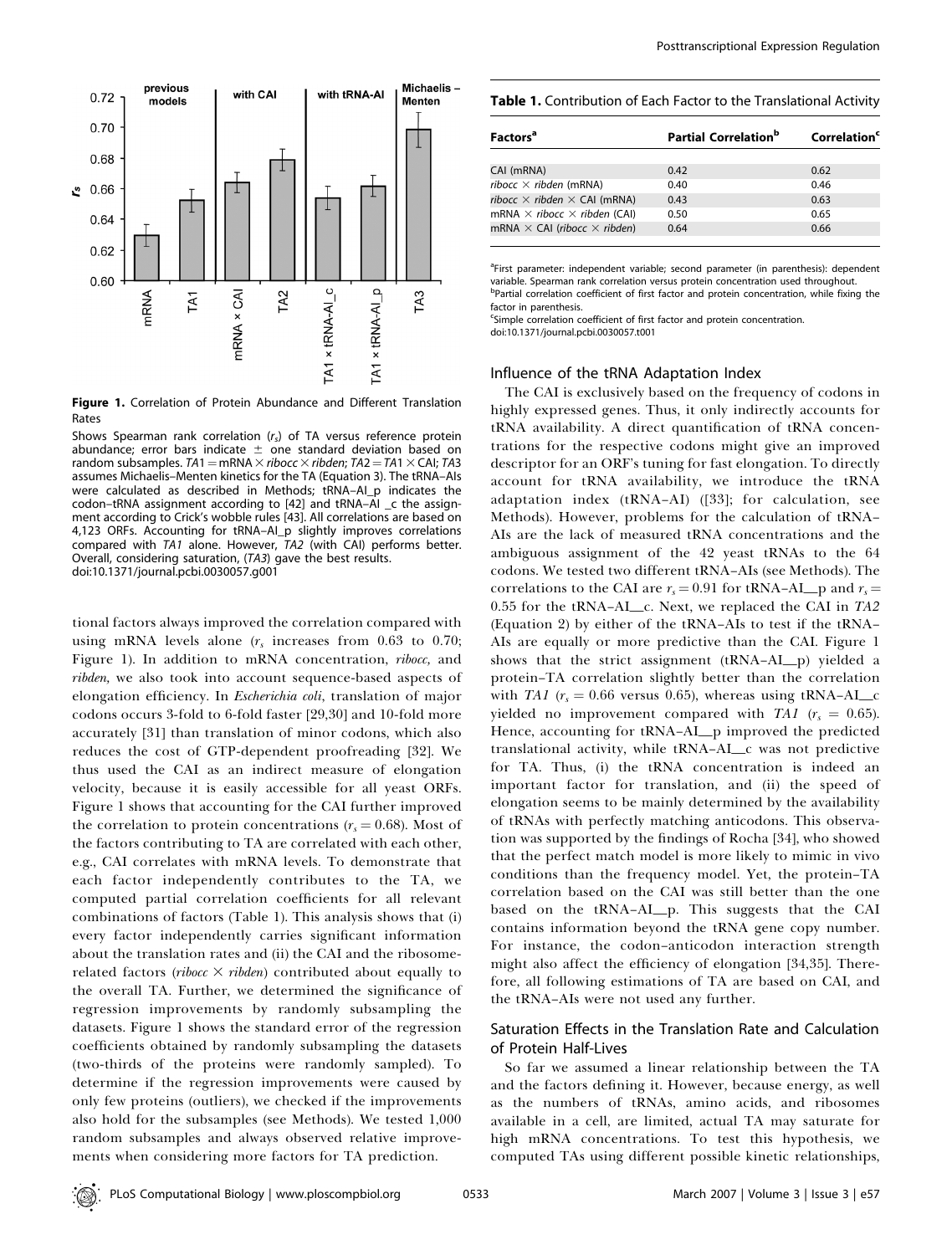

Figure 2. Saturation of the Transactional Activity

Shows Spearman rank correlation  $(r_s)$  of different models for TA prediction as a function of the Michaelis constant,  $K_m$ . All four factors (F) contributing to TA (mRNA, ribocc, ribden, CAI) were tested for saturation individually and in combination. The different colors indicate the models for TA prediction:

$$
TA = \frac{F_1}{K_m + F_1} \cdot F_2 \cdot F_3 \cdot F_4.
$$

The product of mRNA  $\times$  ribocc  $\times$  ribden in the saturation term (i.e., TA3) yielded the best correlation with reference protein concentrations. The value without any saturation ( $r_s = 0.68$ ) is approached for  $K_m \rightarrow \infty$ . doi:10.1371/journal.pcbi.0030057.g002

which were all based on Michaelis–Menten kinetics (Figure 2). Ribosome density was the only single factor that showed a slight saturation effect. However, by combining mRNA concentration, *ribocc*, and *ribden* in one saturation term (named TA3, see Equation 3), we significantly enhanced the protein–TA correlation (see Methods and Figure 2). This combined term quantifies the number of initiation events for the given ORF.

Several lines of evidence indicate that the small improvement obtained by accounting for saturation is of true

biological relevance: first, we wanted to know if the saturation may be biased by a specific experimental technique. To test for such bias, we divided the dataset into a training set and a test set based on different measurement techniques (Figure S1 in Protocol S1). This analysis showed that, even if we train the Michaelis constant,  $K_m$ , on protein concentrations obtained with one experimental method, it also improved the correlation for protein concentrations from other experimental methods. Thus, the type of kinetics suggested by Equation 3 is independent of the experimental techniques employed. Second, we randomly split the data into training (two-thirds) and test (one-third) sets. We determined  $K_m$ based on the training data and applied it to the test data. We repeated this test 50 times, and the resulting correlations of TA3 in the test data were consistently high (Table 2). The  $K_m$ values determined for TA3 were remarkably stable (coefficient of variation  $CV = 0.18$ , Table 2). As opposed to that, the  $K<sub>m</sub>$  values for the alternative models were more sensitive, which additionally supports that our model better fits the observed data. Finally, we analyzed the respective correlations for different functional groups of proteins (Figure S2 in Protocol S1). We observed at least a slight improvement when using TA3 for 17 out of 18 functional groups. The final TAs predicted for 6,063 ORFs, as well as respective protein halflife descriptors (PHD, see Methods) for 4,125 ORFs, are provided in Table S1. The PHD is only a relative descriptor of protein half-life [10], but we expect that the predicted PHDs correlate with measured protein half-lives. We compared our PHDs with recently published protein half-lives for yeast [21]. PHDs determined with TA1 or TA2 were not significantly correlated with the measured protein half-lives ( $|r_s|$  < 0.1, p > 0.01), whereas PHDs based on TA3 exhibited a weak but significant correlation ( $r_s = 0.24$ ,  $p < 10^{-40}$ ). The predicted PHDs are based on five values, most of which are noisy (except for CAI); the measured protein half-lives are also subject to biological noise. Nevertheless, the above significant correlation provides confidence that protein stability prediction via PHD is possible—at least within certain limits. We expect that future PHDs will improve further as more and more precise data become available.

| Model for TA <sup>a</sup>                                                                       | $K_m$ (Full          | $K_m$ (Cross-           | CV of           | $r_{s}$ (Full         | r. (Cross-              | <b>Standard</b>                |
|-------------------------------------------------------------------------------------------------|----------------------|-------------------------|-----------------|-----------------------|-------------------------|--------------------------------|
|                                                                                                 | Dataset <sup>b</sup> | Validation <sup>c</sup> | $K_m^{\dagger}$ | Dataset) <sup>e</sup> | Validation <sup>®</sup> | Deviation of $re$ <sup>g</sup> |
|                                                                                                 |                      |                         |                 |                       |                         |                                |
| CAI $\times$ M $\times$ R $\times$ O / (M + K <sub>m</sub> )                                    | 6.27                 | 24.20                   | 3.61            | 0.680                 | 0.678                   | 0.014                          |
| CAI $\times$ M $\times$ R $\times$ O / (R + K <sub>m</sub> )                                    | 0.33                 | 0.34                    | 0.21            | 0.685                 | 0.687                   | 0.015                          |
| CAI $\times$ M $\times$ R $\times$ O / (O + K <sub>m</sub> )                                    | $8.61E + 06$         | $2.56E + 13$            | 4.22            | 0.679                 | 0.680                   | 0.014                          |
| CAI $\times$ M $\times$ R $\times$ O / (CAI + K <sub>m</sub> )                                  | $3.98E + 06$         | $6.71E + 12$            | 0.87            | 0.679                 | 0.683                   | 0.013                          |
| CAI $\times$ M $\times$ R $\times$ O / (M $\times$ R $\times$ O + K <sub>m</sub> ) = TA3        | 0.06                 | 0.07                    | 0.12            | 0.698                 | 0.697                   | 0.010                          |
| CAI $\times$ M $\times$ R $\times$ O / (M $\times$ CAI + K <sub>m</sub> )                       | $3.06E + 12$         | $1.32E + 18$            | 3.17            | 0.679                 | 0.284                   | 0.337                          |
| CAI $\times$ M $\times$ R $\times$ O / (M $\times$ R $\times$ O $\times$ CAI + K <sub>m</sub> ) | 0.04                 | $6.73E + 06$            | 7.06            | 0.679                 | 0.681                   | 0.013                          |

|  |  |  |  |  |  |  | <b>Table 2.</b> Comparison of Different Saturation Models (Cross-Validation) |  |
|--|--|--|--|--|--|--|------------------------------------------------------------------------------|--|
|--|--|--|--|--|--|--|------------------------------------------------------------------------------|--|

<sup>a</sup>M, mRNA abundance, R, *ribden, O, ribocc, K<sub>m</sub>, M*ichaelis constant (fitted to training data).<br><sup>b</sup>Optimal K, based on full dataset  $^{b}$ Optimal  $K_{m}$  based on full dataset.

<sup>d</sup>Coefficient of variation of  $K_m$  in random subsamples.

<sup>&</sup>lt;sup>c</sup>Average optimal  $K_m$  for 50 random subsets of proteins (using training sets).

 $e<sup>e</sup>$ Spearman rank correlation coefficient ( $r<sub>s</sub>$ ) of TA versus protein concentrations (full dataset).

<sup>&</sup>lt;sup>f</sup>Average  $r_s$  of TA versus protein concentrations for 50 random subsets (using test sets).

<sup>&</sup>lt;sup>9</sup>Standard deviation of  $r_s$  based on random subsets (using 50 test sets).

doi:10.1371/journal.pcbi.0030057.t002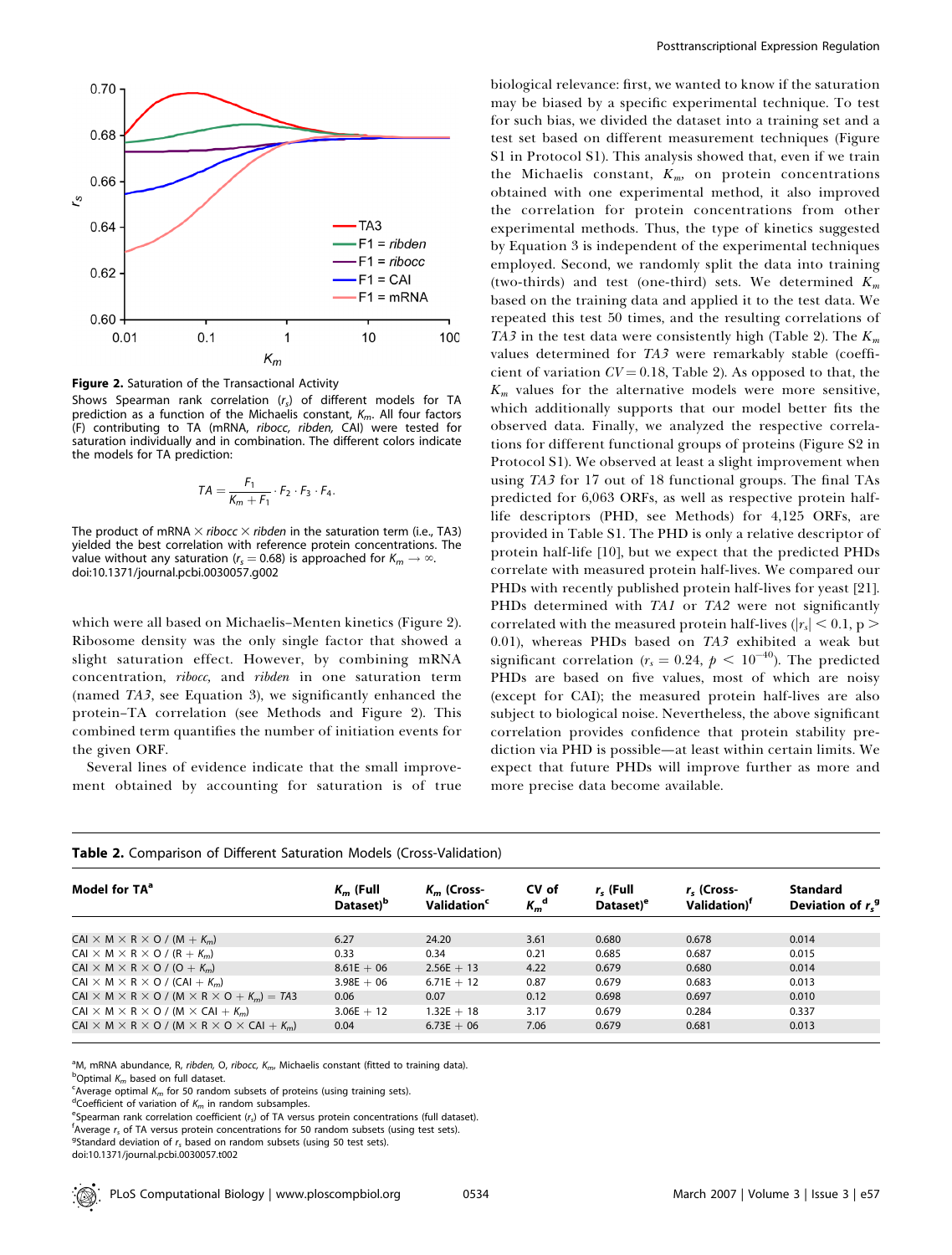#### Translation on Demand

To systematically identify candidates for translation on demand, we developed an integrated score. Translation on demand is indicated under normal conditions by (i) a small number of ribosomes translating a given ORF, and (ii) by a small number of proteins produced per transcript. Thus,  $ribocc \times ribden$  serves as a first indicator, and the ratio of proteins per mRNA (PRR) is used as the second predictor. A low value for both, *ribocc*  $\times$  *ribden* and PRR, indicates strong evidence for translation on demand. Next, we computed an integrated score to rank genes with respect to their potential for translation on demand on a single scale. This score is defined as the weighted sum of  $ribocc \times ribden$  and PRR (both normalized by the median values). A low value of this score is indicative for translation on demand. We also tested other scores, but they performed significantly worse than this scoring scheme. For instance, the (weighted) product of *ribocc*  $\times$  ribden and PRR may yield low scores even if one of the two descriptors is high. This is particularly problematic for proteins with short half-lives, because they might exhibit low PRRs without actually being translated on demand.

Due to the necessity for relatively fast responses, components of signal transduction chains are probable candidates for regulation at the translational level (in addition to covalent modifications governing their activities). To test this hypothesis, we assessed the overlap of the top 100 and the top 500 genes according to our score with gene categories from the Munich Information Center for Protein Sequences (MIPS) (http://mips.gsf.de) and the Saccharomyces Genome Database (SGD) (http://www.yeastgenome.org). As shown in Tables S3 and S4, these top-scoring candidates were indeed significantly enriched for genes with functions related to signal transduction and, interestingly, to transcriptional regulation. This suggests that transcription factors are among the first proteins that are rapidly synthesized upon detection of stress signals. We also analyzed the correlation of protein and mRNA concentrations within groups of genes with similar functions (functional modules [10]). Figure S2 in Protocol S1 shows that modules related to signal transduction (i.e., those likely to contain many proteins that are subject to translation on demand) exhibit particularly weak protein–mRNA correlations. However, after accounting for posttranscriptional regulation, those correlations improved. Hence, the protein– mRNA correlation in regulatory modules gets distorted by posttranscriptional processes.

#### Posttranscriptional Regulation under Stress Conditions

Next we asked whether our results, obtained under standard conditions, also hold under stress conditions. We considered all four available datasets with measured mRNA and protein concentrations under standard and stress conditions (see Methods). Unfortunately, most studies did not provide ribosome densities and occupancies, so we only considered changes in protein and mRNA concentrations under stress.

Both mRNA and protein concentration changes were measured for 1,216 ORFs in response to at least one of the four stimuli. When a given ORF is translated on demand under one of the tested conditions, one expects to see a greater change in its protein concentration than in its mRNA level. Therefore, the ratio of protein to mRNA concentration changes was computed for all available genes and conditions.

These ratios served as additional evidence for translation on demand, and may help identify targets for future research. Accordingly, we took a closer look at high-ranking genes  $(rank < 500)$  exhibiting strongly elevated protein concentration changes under at least one of the four tested stress conditions. Concentrations of 20 proteins were elevated at least two times more than their corresponding mRNA (Table S5). It would be most interesting to analyze the posttranscriptional regulation of these genes more in detail in the light of these results.

Figure 3 shows the protein change (PC) and change of translation rate (TC) for different stimuli and functional groups. Viewing the data this way emphasizes the high specificity of transcriptional and posttranscriptional responses under different conditions. Whereas a lack of amino acids (Figure 3C) induces dramatic posttranscriptional changes, the mating pheromone induces stronger transcriptional changes (Figure 3D). The figure also highlights the functional difference in protein concentration regulation. For instance, proteins involved in signal transduction (group ST) are clearly strongly upregulated at the posttranscriptional level in the minimal medium. This once more underlines the importance of fast posttranscriptional changes of protein concentrations (e.g., translation on demand) especially for signaling proteins. Proteins involved in protein synthesis, on the other hand (group PS), were downregulated, presumably because the overall protein synthesis was reduced in minimal media. When switching the energy source (Figure 3A), changes in protein synthesis were less drastic, while energy-related proteins (group EG) changed most at both the transcriptional and posttranscriptional levels.

The experimental datasets contain 62 ORFs with mRNA and protein ratios measured under all four stress conditions. By combining these data, we were able to analyze the differential regulation of these proteins under several conditions. One noteworthy candidate for translation on demand is YPL028w (also known as ERG10, LPB3, or TSM0115), which codes for an acetyl-CoA C-acetyltransferase. This enzyme is involved in the first step of mevalonate biosynthesis [36]. Accordingly, it was substantially upregulated in the galactose experiment (6.7-fold change) without significantly changing its mRNA concentration (0.7-fold change). Another protein catalyzing the first step of a pathway (serine and glycine biosynthesis) is Ser3p [37]. Although the mRNA concentration was also upregulated (4.2-fold change) upon exposure to minimal medium [4], the increase in protein concentration was much higher (18.2-fold change). Whereas it is well-established that genes are transcribed in the order of the appearance of their products in metabolic pathways (just-in-time transcription [38,39]), YPL028w and Ser3p represent the first hints for a similar regulation at the translational level (just-in-time translation). Thus, enzymes catalyzing important first steps in metabolic pathways might also be regulated at the translational and post-translational level (e.g., allosteric control or covalent modifications) to ensure a fast cellular response.

Table 3 shows the PC/TC ratio for selected proteins. The complete table, with all 62 proteins measured under all four conditions, is shown in Table S6. On the top of the table are all proteins whose maximum PC/TC is at least 2.5 times higher than for any of the other conditions—these are specific posttranscriptional responders. At the bottom of Table 3 are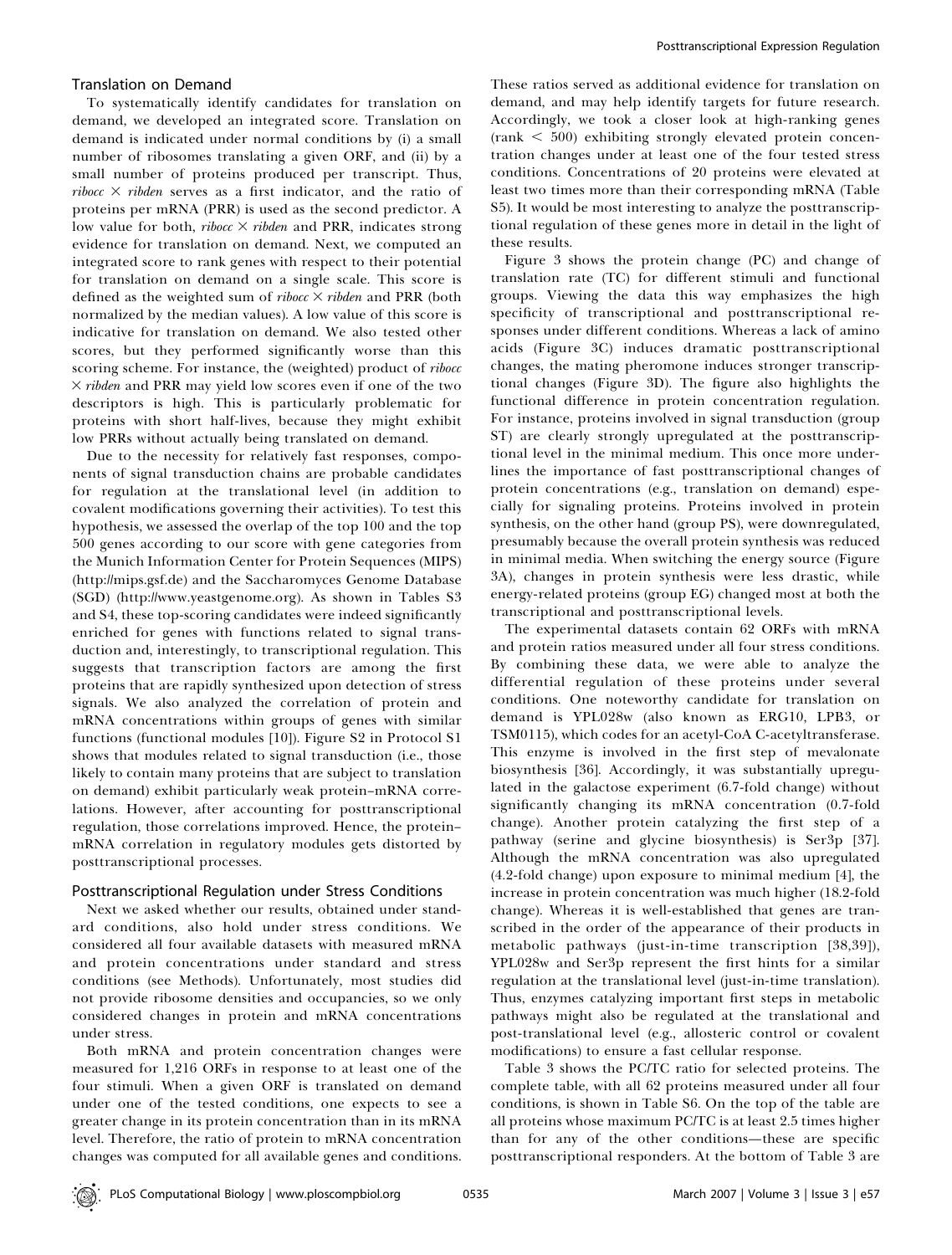

Figure 3. Change of Translation Rate and Protein Change in Response to Different Stimuli

Median protein and translation rate ratios are shown for the conditions  $\pm$  galactose (A), ethanol/galactose (B), minimal medium/normal medium (C),  $\pm$ mating pheromone (D). Translation rates were calculated according to Equation 3, assuming constant ribden and ribocc (because those changes were unavailable for all but one condition). Proteins were functionally grouped based on MIPS annotation.

AR, protein activity regulation; BG, biogenesis; CC, cell cycle/DNA processing; CF, cell fate; CR, cell rescue/defense/virulence; DF, differentiation; IE, interaction with cellular environment; MB, metabolism; PB, protein with binding function; PF, protein fate; ST, cellular communication/signal transduction; TC, transcription; TP, cellular transport.

doi:10.1371/journal.pcbi.0030057.g003

| Table 3. Selected Examples of Proteins with Clear Patterns of Specific Stress Response (First Seven Rows) or Generic Stress Response |  |
|--------------------------------------------------------------------------------------------------------------------------------------|--|
| (Last Eight Rows) after Accounting for Saturation of the Translational Activity <sup>a</sup>                                         |  |

| Gene    |                   | <b>Function</b>                                      | $\pm$ Galactose <sup>b</sup> | $\pm$ Ethanol <sup>c</sup> | Minimal Media <sup>d</sup> | Pheromone <sup>e</sup> |
|---------|-------------------|------------------------------------------------------|------------------------------|----------------------------|----------------------------|------------------------|
|         |                   |                                                      |                              |                            |                            |                        |
| YOR375c | GDH1              | Amino acid metabolism, energy                        | 0.53                         | 1.00                       | 7.47                       | 1.03                   |
| YPL028w | ERG10             | Ergosterol biosynthesis                              | 6.68                         | 1.15                       | 0.68                       | 1.18                   |
| YPR191w | QCR <sub>2</sub>  | Protein fate, energy                                 | 0.60                         | 1.08                       | 3.08                       | 0.73                   |
| YKL148c | SDH <sub>1</sub>  | Aerobic respiration, electron transport              | 0.87                         | 0.64                       | 3.24                       | 1.14                   |
| YNL055c | POR <sub>1</sub>  | Aerobic respiration, ion channel                     | 0.79                         | 0.66                       | 2.65                       | 0.94                   |
| YNR050c | LYS9              | Amino acid metabolism                                | 1.25                         | 0.96                       | 3.08                       | 1.16                   |
| YJR016c | ILV <sub>3</sub>  | Amino acid metabolism                                | 1.00                         | 0.50                       | 2.57                       | 1.11                   |
| YLR216c | CPR <sub>6</sub>  | Transcription factor, protein folding                | 1.24                         | 0.52                       | 0.66                       | 0.84                   |
| YFL045c | SEC <sub>53</sub> | Sugar metabolism, protein transport                  | 1.26                         | 0.76                       | 0.73                       | 0.76                   |
| YBL072c | RPS8a             | Ribosomal protein                                    | 0.92                         | 0.42                       | 0.57                       | 0.86                   |
| YFL039c | ACT <sub>1</sub>  | Actin                                                | 0.83                         | 0.47                       | 1.01                       | 1.16                   |
| YBR143c | SUP45             | Translation termination                              | 1.15                         | 0.41                       | 0.77                       | 1.05                   |
| YKL035w | UGP1              | Sugar and phosphate metabolism, protein modification | 1.31                         | 1.17                       | 1.41                       | 1.11                   |
| YBR121c | GRS1              | tRNA synthesis, transcription factor                 | 0.90                         | 0.45                       | 0.79                       | 0.96                   |
| YBL076c | ILS1              | tRNA metabolism                                      | 1.20                         | 0.53                       | 1.22                       | 1.28                   |

<sup>a</sup>Shows ratio of PC versus TA change (TC, cf. Figure 3) under given conditions. Maximum ratio is bolded for each protein.

 $b$ Ratio in response to  $\pm$  galactose conditions [3].

<sup>c</sup>Ratio in response to  $\pm$  ethanol conditions [6].

<sup>d</sup>Ratio in response to amino acid starvation (minimal media) [4].

e Ratio in response to pheromone [9].

doi:10.1371/journal.pcbi.0030057.t003

: ©).

PLoS Computational Biology | www.ploscompbiol.org March 2007 | Volume 3 | Issue 3 | e57 0536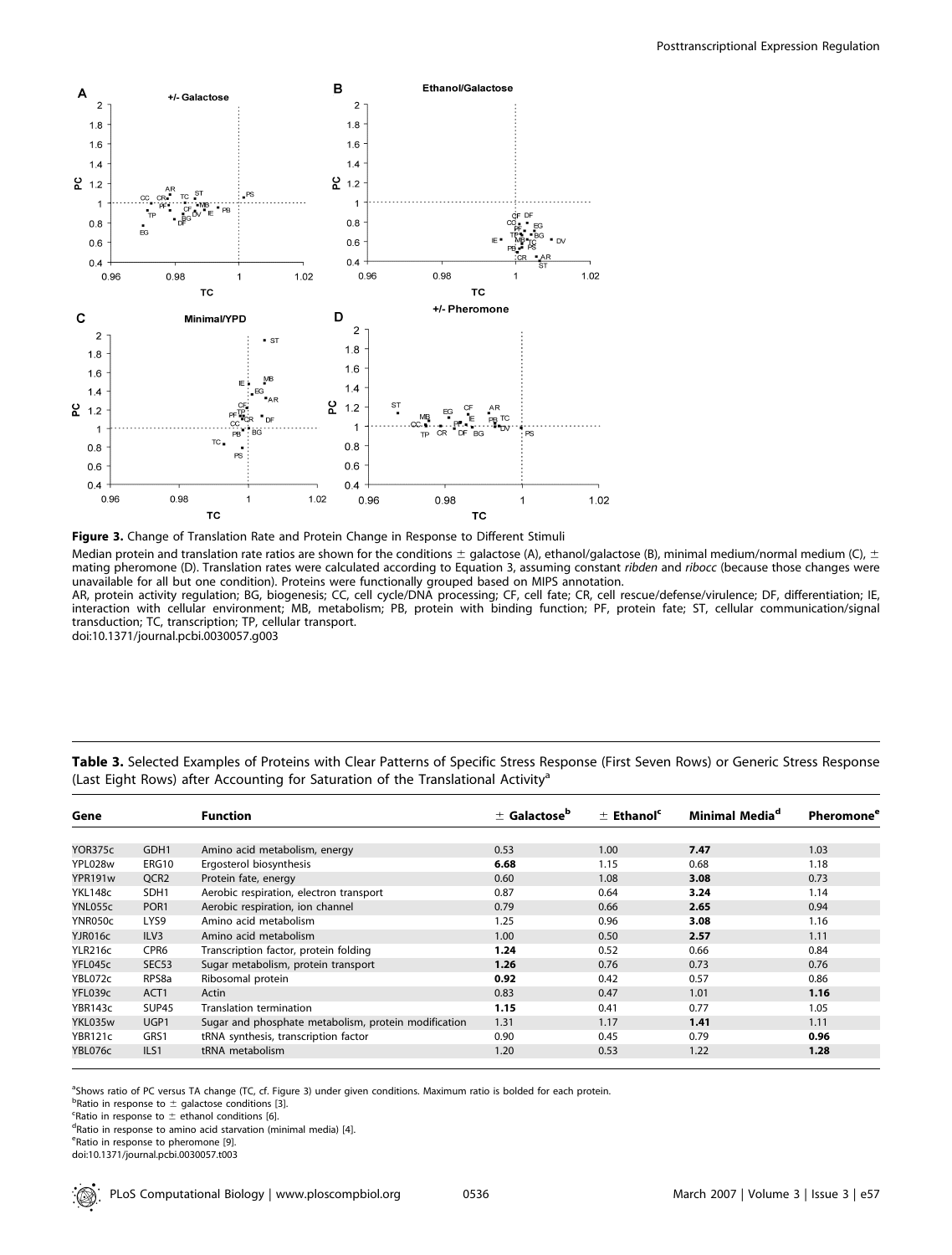general responders, i.e., proteins without a distinct posttranscriptional upregulation under one specific condition. Hence, there are two classes of proteins: the first class contains proteins that are strongly posttranscriptionally upregulated under just one of the four tested conditions. These proteins are likely to be stress specific. The second class contains proteins that are either not distinctly regulated at the posttranscriptional level (i.e., the protein and mRNA changes were similar) or that are upregulated under several stress conditions. We found that proteins involved in amino acid metabolism or protein fate exhibit condition-specific posttranscriptional regulation, in contrast to proteins with more generic cellular functions (those at the bottom of Table 3, e.g., proteins involved in translation). Importantly, this pattern only emerged after accounting for the saturation of translational activity (Equation 3, Table S6).

#### **Discussion**

It is increasingly recognized that mRNA abundances are only a weak surrogate for the corresponding protein concentrations [13], and it has been proposed that posttranscriptional control of gene expression is at least as important as the better-studied transcriptional regulation [14]. Our work contributes to a better understanding of posttranscriptional regulation by taking into account as much information as possible in addition to mRNA concentrations. In our previous work [10], we did not consider any data describing the translation elongation velocity. Here we introduced the CAI as an additional factor and we demonstrated that it is currently the best corresponding measure. A systematic analysis of all TA factors reveals that the CAI contributes additional independent information for understanding translation rates, and it is at least as important as ribocc and ribden together. Moreover, for the first time we tackled the problem of the functional relationship between the TA and the contributing factors. The proposed Michaelis–Menten kinetics implies that the concentrations of highly abundant mRNAs have to change much more drastically to achieve a significant change of protein concentrations. The transcripts of many signalling proteins, like transcription factors, are often expressed at comparably low concentrations, facilitating sensitive and significant changes in response to stress. These findings are also in line with the previous observation that protein concentrations tend to be less noisy if transcript levels are high [20]. We found that only the initiation-related factors (mRNA concentration, ribocc, and ribden) were subject to saturation, whereas the CAI contributed linearly to TA. In other words, once translation started, it progressed as quickly as permitted by the sequence [18]. Importantly, our results imply a protein-specific saturation, as opposed to a global reduction in translation (e.g., due to energy exhaustion). First, each protein requires a distinct set of amino acids, and hence also a distinct set of tRNAs, for its synthesis. Hence, these resources could be exhausted if certain mRNAs were excessively translated. Second, translation is often conducted in a site-specific manner, i.e., transcripts are transported to specific cytoplasmic sites where the protein products are needed [40,41]. Excessive translation can therefore exhaust resources in those cellular regions, whereas translation may remain unaffected at other sites. In this context it is also important to remember that log-growth conditions are not

the normal environmental conditions to which yeast cells have been adapted. Natural conditions are much more characterized by nutrient limitations. Hence, it is likely that several proteins are synthesised beyond their optimal limits in fast-growing cells under ideal lab conditions.

It is well-established that the input data used for this study are noisy [5,8,10]. General conclusions would be affected by a systematic bias caused by the noise in the data. Newman et al. [15] found a correlation between protein abundance and biological variability. However, such bias does not affect average concentrations for populations of cells. In fact, Newman et al. report a good correlation of their protein concentrations with previous population-based measurements. It should be noted that our main results are robust to noise in the data: an additional ORF-specific factor accounting for the speed of translation always improves the TA–protein correlation, regardless of whether we use the tRNA–AI or the CAI (Figure 1). Also, there is an improvement of TA–protein correlations by using saturation kinetics for a range of about two orders of magnitude for the  $K_m$  value (Figure 2).

Based on our newly calculated TAs, we propose degradation rates for 4,125 proteins. Comparison with the recently published study of the first large-scale measurement of protein turnover [21] reveals that our calculation outperformed previous approaches [10]. Deviations between our predicted values and the measurements were partly due to noise in the data, but they might also pinpoint potential additional posttranscriptional control steps, which should trigger more detailed investigations of these ORFs.

The consideration of all available large-scale data on stress response in S. cerevisiae enabled us to confirm the previously introduced concept of translation on demand [10]. Additionally, based on the analysis of all 62 genes with measured protein concentrations under all four conditions, we demonstrated the first evidence to our knowledge for generic and specific posttranscriptional stress responders. Several proteins that were posttranscriptionally upregulated under only one of the tested conditions might, of course, also respond under other, yet-untested conditions. However, the distinct patterns that already emerged based on the available data indicate that cells use similar regulatory schemes of generic and specific responses to tackle threats at the transcriptional and posttranscriptional level. Many of the translation-ondemand candidates did not show any significant upregulation under any of the tested conditions. The majority of them were not even measured under all four conditions. Also, these conditions only represented a small subset of the possible threats that yeast has adapted to. Clearly, the investigation of the posttranscriptional stress response is lagging behind the corresponding analysis at the transcriptional level. By combining all available information, it might be possible to nail down those conditions under which the translation-ondemand candidates respond at the posttranscriptional level and to experimentally verify the predictions. The in silico analyses presented here will help to streamline those experimental efforts.

#### Materials and Methods

Data used. A complete list of all data used is presented in Table S1. Only genes occurring in MIPS and/or SGD were considered. The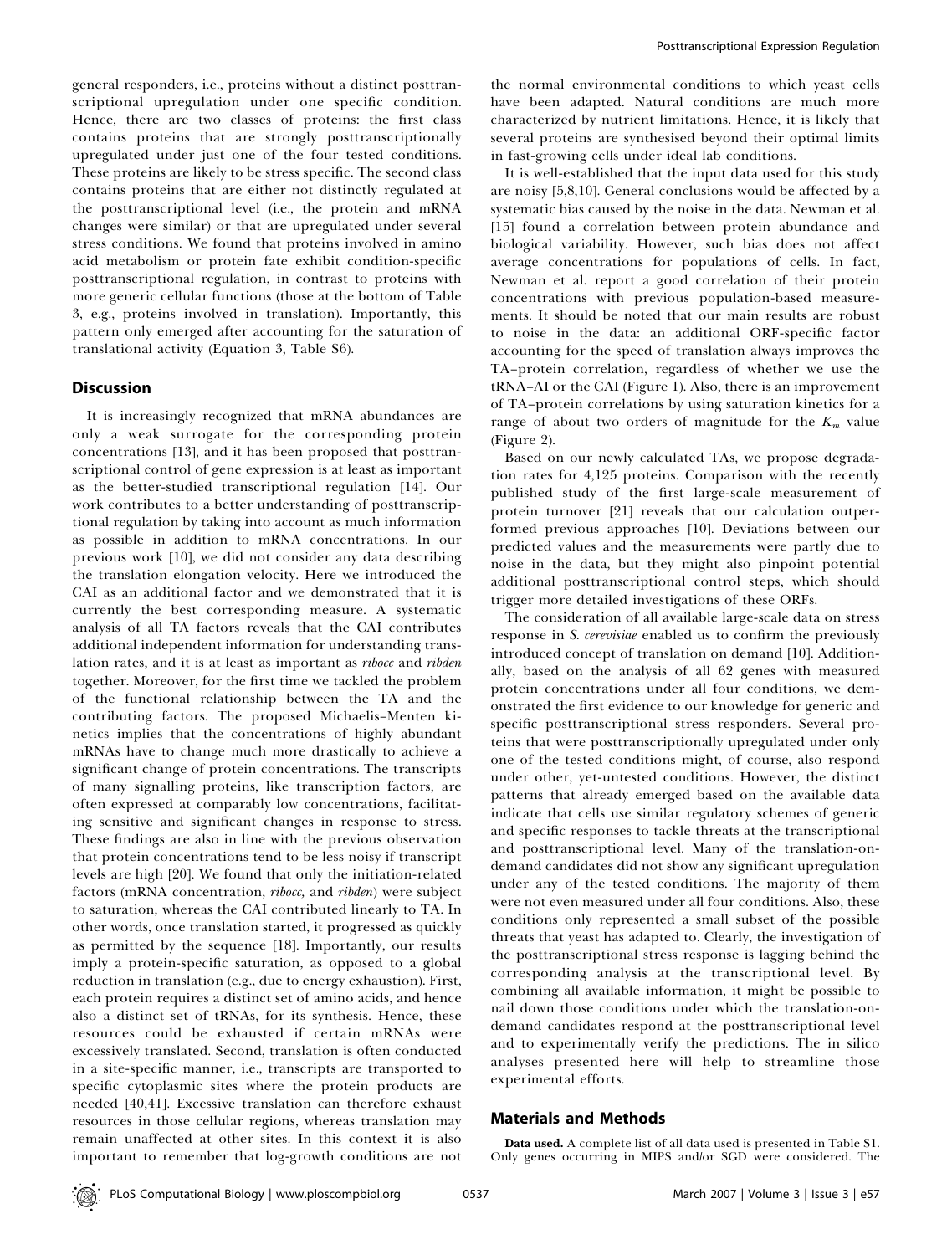mRNA concentrations for standard conditions were taken from our previous work [10], which were derived from a pool of 36 independent mRNA abundance measurements from different research groups. Protein concentrations for standard conditions of four measurements [1,2,7,28] were normalized by nonlinear regression, and the median was taken as the reference value for each ORF (Table S1). The following equations were used to map the reported measurement value (meas) onto a common scale:

Ghaemmaghami et al. [7]: selected value = original data<br>Prot Futcher et al. [2] [10<sup>3</sup> copies/cell]: selected value = 9,710.7 ·  $meas<sup>0</sup>$ 

- Prot Gygi et al. [1]  $[10^3$  copies/cell]: selected value =  $10,977$ .  $meas^{0.54}$
- Prot Liu et al. [28] [relative abundance]: selected value =  $2,108.2$ .  $meas^{0.516}$

The four stress datasets were taken from [3] (shift from glucose to galactose), [6] (ethanol), [4] (minimal medium), and [9] (exposure to pheromone). Genes were grouped according to the functional protein classification in MIPS, http://mips.gsf.de/genre/proj/yeast/, where one gene can be assigned to several groups.

Translational activities and protein half-life descriptor. The TA is a measure for the ORF-specific translation rate. The true translation rate is the product  $k_p \times TA$  [10], where we assume an ORFindependent rate constant,  $k_p$ . We tested different variants of estimating the TA from measured data. The first (TA1) has been suggested previously [9,10]:

$$
TA1 = rMRNA \times ribden \times ribocc,
$$
\n<sup>(1)</sup>

where mRNA is the mRNA concentration of that gene [9,18]. Next, we included the CAI:

$$
TA2 = mRNA \times ribden \times ribocc \times CAI.
$$
 (2)

Finally, we assumed Michaelis–Menten kinetics:

$$
TA3 = \frac{mRNA \cdot ribden \cdot ribocc}{K_m + (mRNA \cdot ribden \cdot ribocc)} \cdot CAI.
$$
 (3)

The  $K_m$  for the Michaelis–Menten kinetics ( $K_m = 0.06$ ) was determined by maximizing the correlation between TA3 and protein abundance (Figure 2).

The protein half-life descriptor, PHD, was calculated according to [10], but using TA3 as an improved measure of translational activity:

$$
PHD = \frac{prot}{TA3},\tag{4}
$$

where *prot* is the reference protein concentration of the corresponding gene (see the section Data used).

When comparing the predicted PHDs with measured protein degradation rates from [21], we used two different datasets: the first set contained all proteins with the half-lives as reported by [21], and the second set contained only proteins with half-lives shorter than 300 min. The second dataset was used because short half-lives are more reliable [21]. Correlations with both datasets were very similar, especially the significant correlations ( $r_s = 0.2427$  and 0.2425, respectively).

Correlation of protein concentrations with mRNA abundance and TA. Correlations were quantified using the Spearman rank correlation coefficient, which is in agreement with previous studies [5,10]. All reported correlations were based on at least ten data points. Although some of the correlations in Figure 1 can be computed for more proteins than others, all correlations reported were performed on the same set of proteins to avoid biases due to different sample sizes.

**Significance of correlations.** All correlations reported in Figure 1 were significantly different from zero ( $p < 10^{-16}$ ). Variability of the correlation coefficients was tested by randomly subsampling twothirds of the proteins. The  $r<sub>s</sub>$  was computed for each subsample, and its standard error was computed (Figure 1). To test the significance of correlation improvements, the correlations  $(r_s | mRNA, r_s | TAI, r_s | TA2,$ 

#### References

- 1. Gygi SP, Rochon Y, Franza BR, Aebersold R (1999) Correlation between protein and mRNA abundance in yeast. Mol Cell Biol 19: 1720–1730.
- 2. Futcher B, Latter GI, Monardo P, McLaughlin CS, Garrels JI (1999) A sampling of the yeast proteome. Mol Cell Biol 19: 7357–7368.
- 3. Ideker T, Thorsson V, Ranish JA, Christman R, Buhler J, et al. (2001)

 $r_s$ TA3) were compared for each subsample individually. In all 1,000 subsamples,  $r_s|TA\hat{I} > r_s|mnNA$ ,  $r_s|TA2 > r_s|TA1$ , and  $r_s|TA3 > r_s|TA2$ . This test demonstrated that the respective improvements were not dependent on some specific outliers. We also tested for the significance of individual factors by computing partial correlation coefficients (see main text and Table 1).

Calculation of the tRNA adaptation index. The definition of the  $tRNA-AI$  is similar to the CAI [19], whereby the RSCU value was replaced by the gene copy number (GCN) of the corresponding tRNA. Under normal growth conditions, the GCN can be used as a measure of tRNA concentrations [42]. The relative adaptation value  $w_k$  of a  $\operatorname{codon} k$  is the GCN of that tRNA compared with the maximal GCN for that amino acid:

$$
w_k = \frac{GCN_k}{\max\{GCN_k\}}.\tag{5}
$$

Two assignments of tRNAs to codons were tested. According to [42], each codon gets assigned only one tRNA (the perfectly matching tRNA according to Watson-Crick base pairing,  $w_p$ ). The wobble rule introduced by Crick [43] assumes that some codons can be recognized by several tRNAs. In the corresponding second model, the GCNs were added up  $(w_0 c)$  [33].

In accordance with the definition of the CAI, we defined the tRNA–AI of a gene with L amino acids as the geometric mean of  $w_k$ :

$$
tRNA - AI = \left(\prod_{k} w_k\right)^{1/L}.\tag{6}
$$

#### Supporting Information

Protocol S1. Additional Results

Found at doi:10.1371/journal.pcbi.0030057.sd001 (402 KB DOC)

Table S1. All Considered Original Experimental Data and Deduced Calculated Data

Found at doi:10.1371/journal.pcbi.0030057.st001 (2753 KB XLS).

Table S2. Correlation of Measured and Calculated Protein Half-Lives Found at doi:10.1371/journal.pcbi.0030057.st002 (67 KB DOC)

Table S3. Functions of High-Scoring Candidates for Translation on Demand (MIPS)

Found at doi:10.1371/journal.pcbi.0030057.st003 (38 KB DOC)

Table S4. Functions of High-Scoring Candidates for Translation on Demand (SGD)

Found at doi:10.1371/journal.pcbi.0030057.st004 (44 KB DOC)

Table S5. Proteins with Highest Concentration Changes under Stress Conditions in Comparison with the Corresponding mRNA Changes Found at doi:10.1371/journal.pcbi.0030057.st005 (55 KB DOC)

Table S6. Ratio of Protein Concentration Change versus TA Change for All 62 Proteins with Measured mRNA and Protein Concentrations under All Four Conditions

Found at doi:10.1371/journal.pcbi.0030057.st006 (137 KB DOC)

#### Acknowledgments

We thank J. Hollunder for technical support and J. Yates for providing us the data of Liu et al. [28].

Author contributions. AB and TW conceived and designed the experiments. RB performed the experiments. RB, AB, and TW analyzed the data. RB, AB, JJH, and TW wrote the paper.

Funding. The work has been funded by the German Federal Ministry of Education and Research (0312704E).

Competing interests. The authors have declared that no competing interests exist.

Integrated genomic and proteomic analyses of a systematically perturbed metabolic network. Science 292: 929–934.

- 4. Washburn MP, Wolters D, Yates JR III (2001) Large-scale analysis of the yeast proteome by multidimensional protein identification technology. Nat Biotechnol 19: 242–247.
- 5. Greenbaum D, Jansen R, Gerstein M (2002) Analysis of mRNA expression and protein abundance data: An approach for the comparison of the